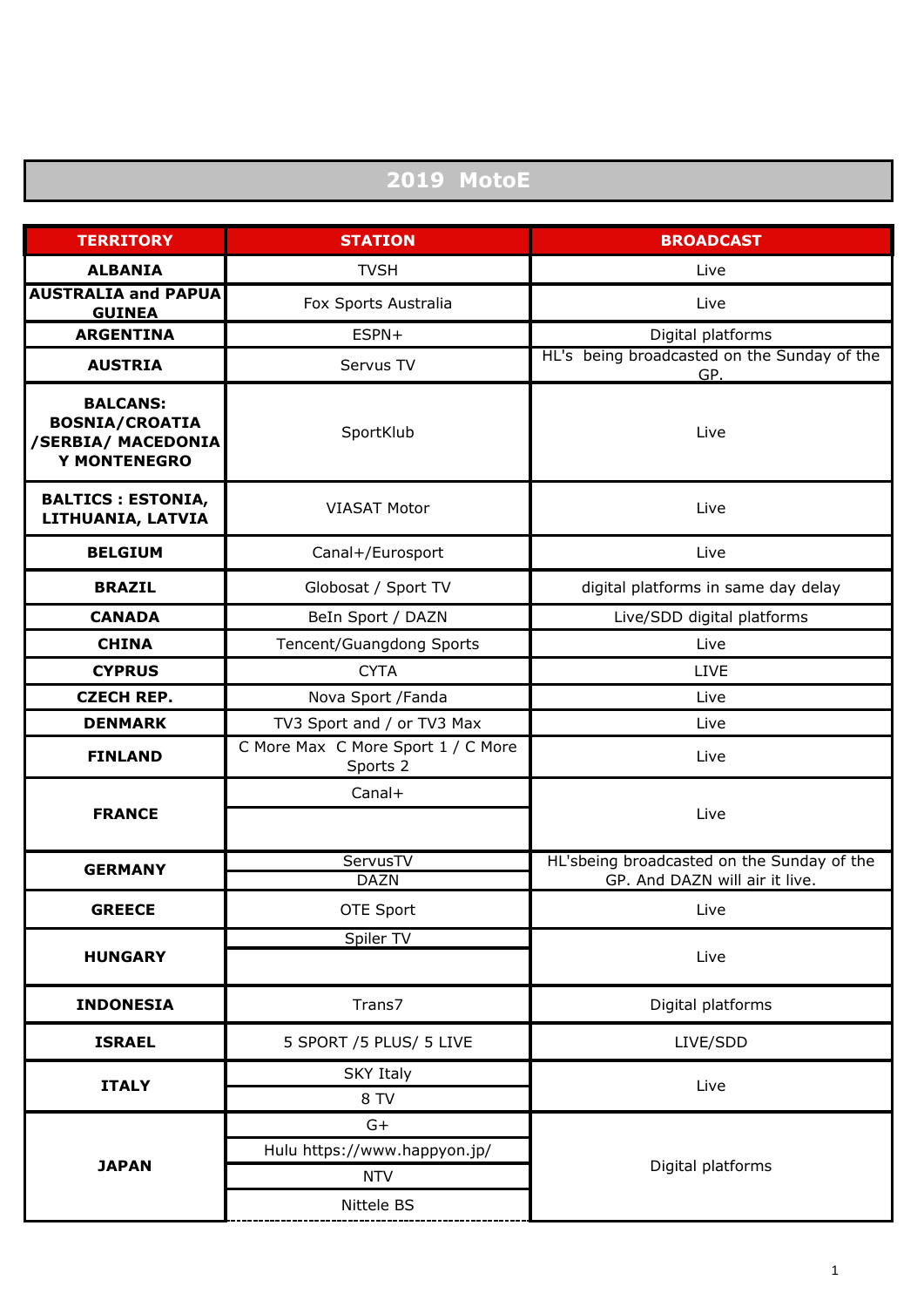## **2019 MotoE**

| <b>TERRITORY</b>    | <b>STATION</b>       | <b>BROADCAST</b>       |
|---------------------|----------------------|------------------------|
| <b>KOSOVO</b>       | Kujtesa SPORT        | Live                   |
| <b>INDIA</b>        | Sony Sports          | Live                   |
| <b>MACAU</b>        | TDN (FTA)            | HL's 52'               |
| <b>MALTA</b>        | GO Sports            | Live                   |
| <b>NETHERLANDS</b>  | Eurosport/Eurosport2 | digital platforms      |
| <b>NEW ZEALAND</b>  | <b>SKY NZ</b>        | live                   |
|                     | TV3                  | <b>HL's 52'</b>        |
| <b>NORWAY</b>       | Viasport 3           | live                   |
| <b>POLAND</b>       | Polsat               | live                   |
| <b>PORTUGAL</b>     | <b>SPORTV</b>        | live                   |
| <b>RUSSIA</b>       | Motorsport TV        | Live                   |
| <b>ROMANIA</b>      | Eurosport            | live                   |
| <b>SLOVENIA</b>     | Kanal A              | Live                   |
|                     | POP PLUS             | Live                   |
| <b>SPAIN</b>        | <b>DAZN</b>          | live                   |
| <b>SOUTH AFRICA</b> | SuperSport (Mnet)    | Live                   |
| <b>SWEDEN</b>       | <b>VIASAT Motor</b>  | Live                   |
| <b>SWITZERLAND</b>  | SRF/RTS/RSI          | Live/digital platforms |
| <b>TURKEY</b>       | S Sport              | Digital platforms      |
| <b>UK</b>           | <b>BT Sport</b>      | live                   |
| <b>USA</b>          | BeIn Sport, BeIn N   | Digital platforms      |